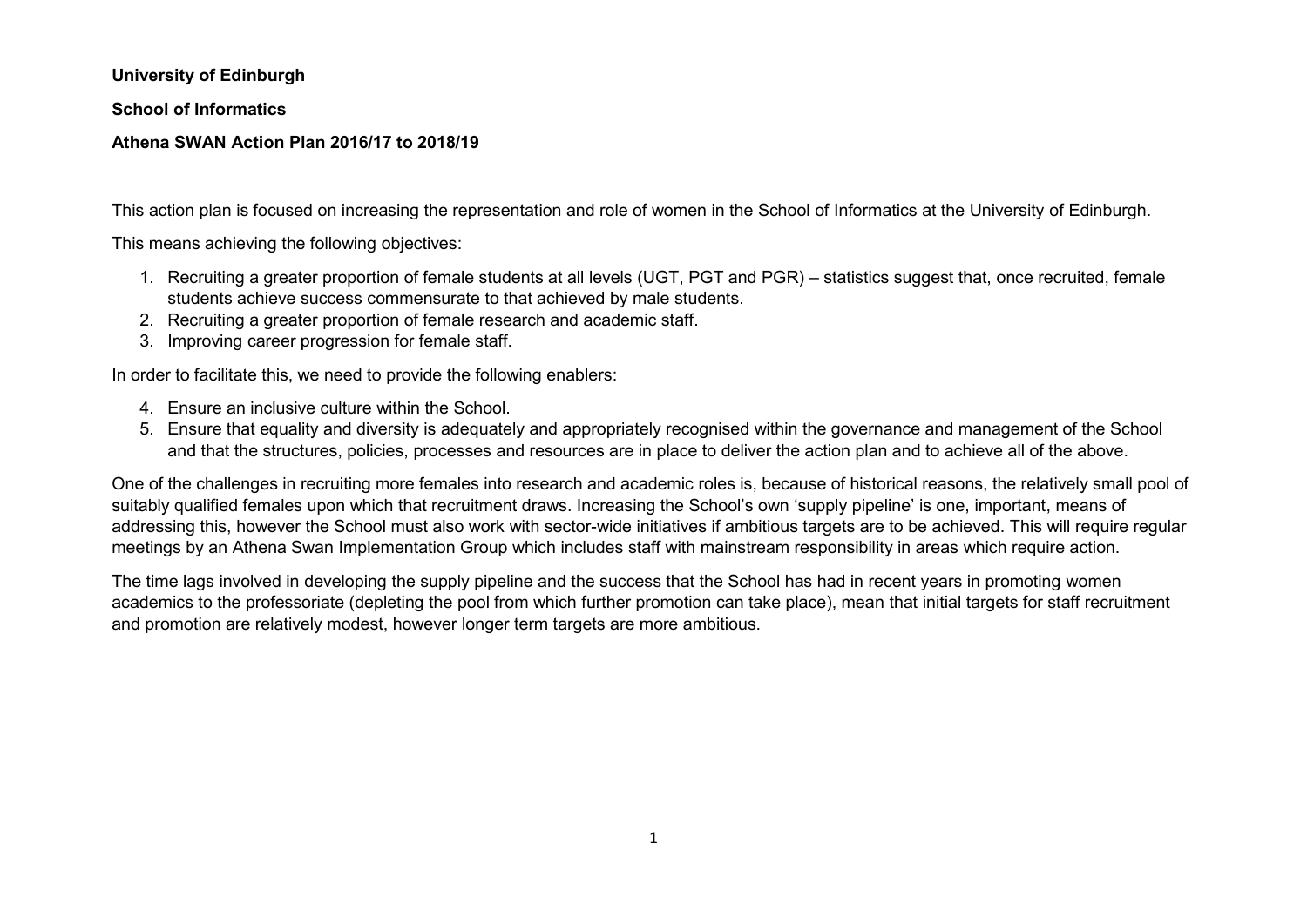|                                         |        | 2015/16 actual |        | 2018/19 target | 2022/23 target |       | <b>Notes</b>                                                           |
|-----------------------------------------|--------|----------------|--------|----------------|----------------|-------|------------------------------------------------------------------------|
|                                         | Female | Male           | Female | Male           | Female         | Male  |                                                                        |
| Undergraduate taught<br>students        | 21.7%  | 78.3%          | 25.0%  | 75.0%          | 30.0%          | 70.0% | Full-time only – part-time numbers<br>are not significant, however     |
| Postgraduate taught<br>students         | 29.4%  | 70.6%          | 33.0%  | 67.0%          | 40.0%          | 60.0% | representation of women would be<br>anticipated to increase broadly in |
| Postgraduate research<br>students       | 18.8%  | 81.2%          | 22.0%  | 78.0%          | 25.0%          | 75.0% | line with that of full-time students.                                  |
| Research staff (grades<br>UE06 to UE09) | 22.1%  | 77.9%          | 25.0%  | 75.0%          | 30.0%          | 70.0% |                                                                        |
| Academic staff (grades<br>UE08 to UE09) | 12.5%  | 87.5%          | 15.0%  | 85.0%          | 20.0%          | 80.0% |                                                                        |
| Academic staff (grade<br><b>UE10)</b>   | 19.0%  | 81.0%          | 21.0%  | 79.0%          | 25.0%          | 75.0% |                                                                        |

The current (2015/16) female/male profile of the School is as shown below, along with our targets for 2018/19 and 2022/23.

This action plan is structured around the above objectives and enablers.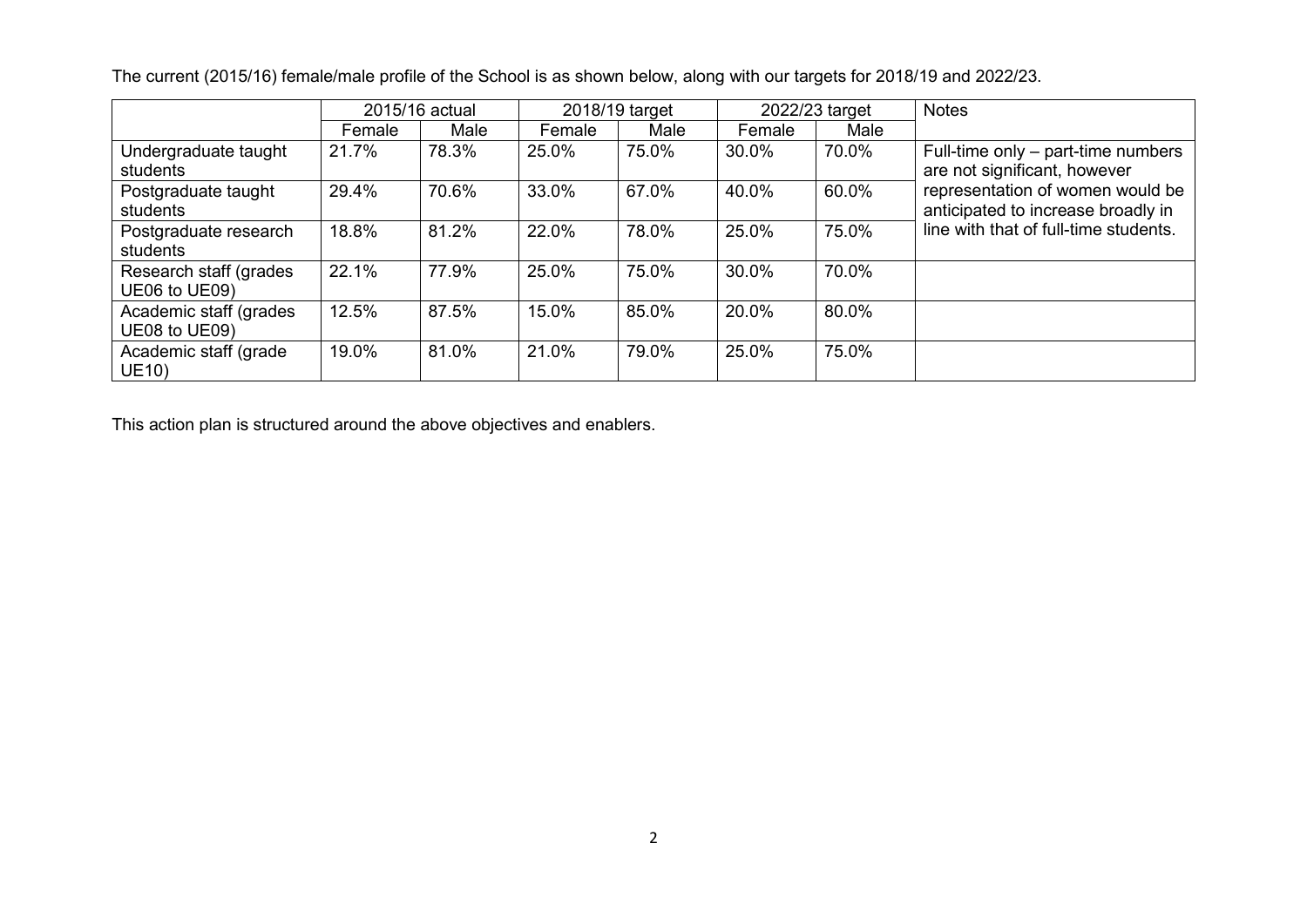# **1. Recruit a greater proportion of female students**

|     | <b>Undergraduates</b>                                                                                                                                                                                                                           |               |                                                                                                                                                                                                                                                                                           |                                                                                                                                |                                                                 |                                                                                                                                                   |  |  |
|-----|-------------------------------------------------------------------------------------------------------------------------------------------------------------------------------------------------------------------------------------------------|---------------|-------------------------------------------------------------------------------------------------------------------------------------------------------------------------------------------------------------------------------------------------------------------------------------------|--------------------------------------------------------------------------------------------------------------------------------|-----------------------------------------------------------------|---------------------------------------------------------------------------------------------------------------------------------------------------|--|--|
| No. | <b>Issue</b>                                                                                                                                                                                                                                    | <b>Action</b> |                                                                                                                                                                                                                                                                                           | <b>Timescale</b>                                                                                                               | <b>Responsibility</b>                                           | <b>Outcome</b>                                                                                                                                    |  |  |
| 1.1 | The proportion of<br>applications from women<br>to undergraduate<br>programmes has<br>increased from 16.9%                                                                                                                                      | 1.1.i         | Produce additional, more gender-<br>balanced, online student recruitment<br>videos. Two videos:<br>(1) Women studying Informatics<br>(2) Careers in Informatics                                                                                                                           | $(1)$ 2017/18<br>$(2)$ 2018/19                                                                                                 | Communications<br>Officer                                       | Increase in<br>proportion of<br>female<br>applicants to<br>undergraduate                                                                          |  |  |
|     | (2011/12) to 20.7%<br>(2015/16) and the<br>proportion of women<br>applicants who receive<br>offers is consistently<br>higher than men (52.3% to<br>44.8% in 2015/16).<br>Whilst the proportion of                                               | 1.1.ii        | Produce presentation materials (slides<br>and banner stand) with good female<br>representation and ask students,<br>including Hoppers and female student<br>Ambassadors to use them to give talks at<br>secondary schools, including their former<br>secondary school, where appropriate. | Target: pilot<br>two schools<br>in year $1$ ,<br>four in year<br>2, six in year<br>3, eight in<br>year 4,<br>review in<br>2020 | Recruitment<br>Officer and<br>30%.<br>Communications<br>Officer | programmes<br>from 20.7% to                                                                                                                       |  |  |
|     | women accepting offers<br>fluctuates significantly<br>year-to-year (in the range<br>of 32.5% in 2011/12 to<br>21.1% in 2015/16), the<br>acceptance rate in<br>2014/15 (26.3%) and                                                               | $1.1.$ iii    | Continue individual and School outreach<br>initiatives to encourage more young<br>females to pursue study and careers in<br>Informatics-related areas, and engage<br>with similar College, University and<br>sector initiatives focused on STEM<br>subjects, more widely                  | 2016/17 and<br>ongoing                                                                                                         | Equality and<br><b>Diversity</b><br>Committee                   |                                                                                                                                                   |  |  |
|     | 2015/16 (21.1%) is almost<br>identical to that for men<br>(26.0% and 21.9%).<br>This suggests the need<br>for targeted action to<br>increase the proportion<br>of applications from<br>women and the rate of<br>conversion for all<br>students. | 1.1iv         | Continue to ensure female applicants<br>meet female students/staff at open days<br>and visits.                                                                                                                                                                                            | Annual and<br>ongoing                                                                                                          | Recruitment and<br>Communications<br><b>Officers</b>            | Increased<br>conversion rate<br>(offers to<br>acceptances) for<br>female<br>applicants to<br>undergraduate<br>programmes<br>from 21.1% to<br>25%. |  |  |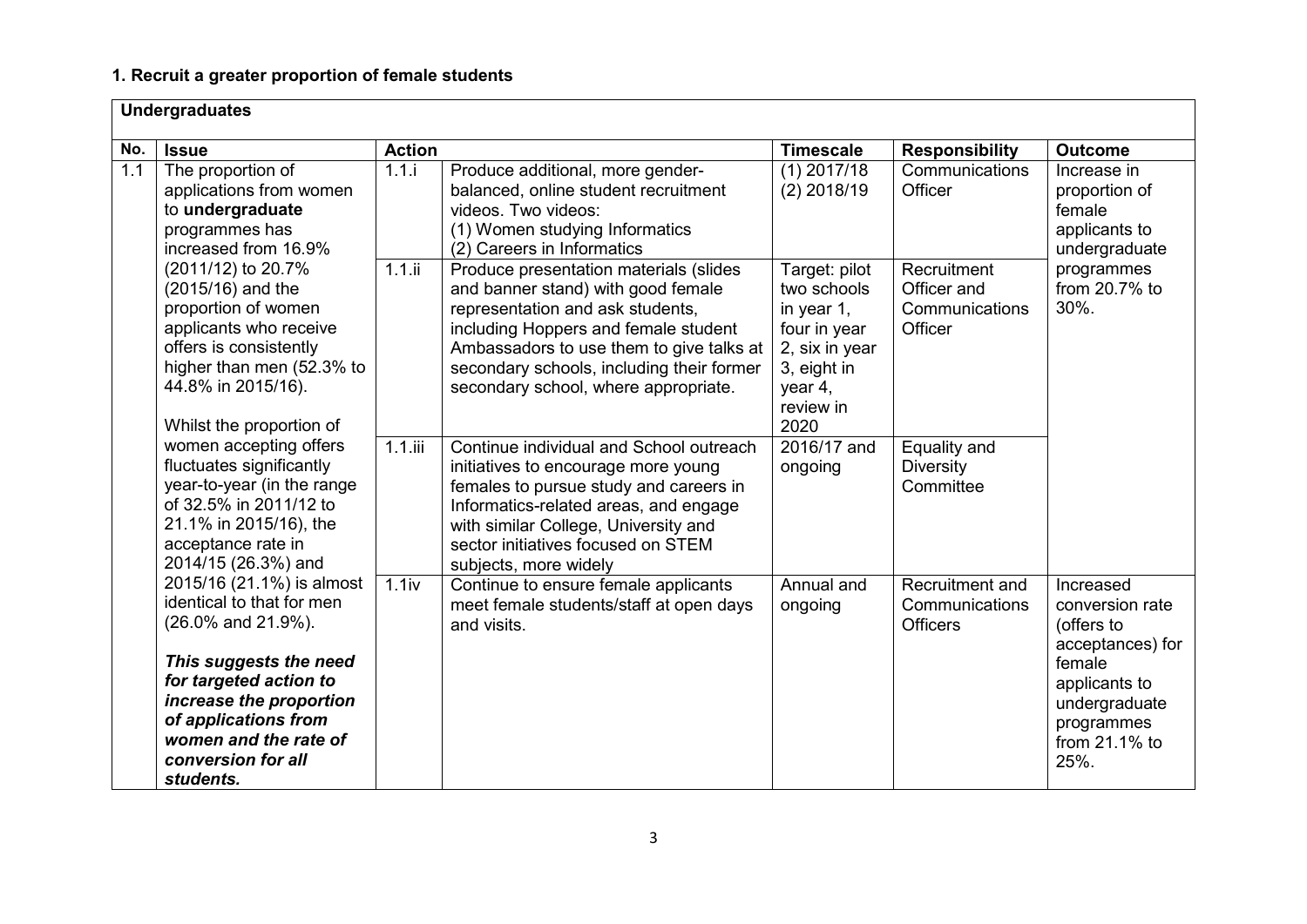|                                                                                       | <b>Taught postgraduates</b>                                                                                                                                                                                                                                          |               |                                                                                                                                                                                                     |                        |                                                      |                                                                                           |  |
|---------------------------------------------------------------------------------------|----------------------------------------------------------------------------------------------------------------------------------------------------------------------------------------------------------------------------------------------------------------------|---------------|-----------------------------------------------------------------------------------------------------------------------------------------------------------------------------------------------------|------------------------|------------------------------------------------------|-------------------------------------------------------------------------------------------|--|
| No.                                                                                   | <b>Issue</b>                                                                                                                                                                                                                                                         | <b>Action</b> |                                                                                                                                                                                                     | <b>Timescale</b>       | <b>Responsibility</b>                                | <b>Outcome</b>                                                                            |  |
| 1.2<br>The proportion of<br>programmes has<br>(2011/12) to 30.3%<br>(2015/16) and the | applications from women<br>to taught postgraduate<br>increased from 24.2%                                                                                                                                                                                            | 1.2.i         | Draw up a recruitment strategy which<br>captures existing activity, including<br>customer journey, and can provide the<br>basis for targeted, evidence-based<br>action.                             | 2016/17                | Recruitment<br>Committee?                            | Increase in<br>proportion of<br>female<br>applicants to<br>taught                         |  |
|                                                                                       | proportion of women<br>applicants who receive<br>offers is consistently<br>higher than men                                                                                                                                                                           | $1.2.$ ii     | Work with Hoppers to dedicate one event<br>per year to postgraduate study<br>opportunities within the School.                                                                                       | 2016/17 and<br>onwards | <b>Graduate School</b>                               | postgraduate<br>programmes<br>from 30.3% to<br>35%.                                       |  |
|                                                                                       | applicants (59.3% to<br>57.4% in 2015/16).<br>Whilst the proportion of<br>women accepting offers<br>has increased from 25.8%<br>(2011/12) to 39.2%<br>(2015/16), the acceptance<br>rate is consistently below<br>the acceptance rate for<br>men (43.7% in (2015/16). | $1.2.$ iii    | Continue to ensure female applicants<br>meet female students/staff at open days<br>and visits.                                                                                                      | Annual and<br>ongoing  | Recruitment and<br>Communications<br><b>Officers</b> | Increased<br>conversion rate<br>(offers to<br>acceptances) for<br>female<br>applicants to |  |
|                                                                                       |                                                                                                                                                                                                                                                                      | $1.2$ .iv     | Assess resourcing and impact of student<br>intern currently providing information and<br>a point of contact for incoming students,<br>with a view to continuing the initiative for<br>future years. | 2016                   | Head of<br>Informatics<br><b>Student Services</b>    | taught<br>postgraduate<br>programmes<br>from 39.2% to<br>45% (offers to<br>acceptances).  |  |
|                                                                                       | This suggests the need<br>for targeted action to<br>increase the proportion<br>of applications from<br>women and the<br>conversion rate.                                                                                                                             |               |                                                                                                                                                                                                     |                        |                                                      |                                                                                           |  |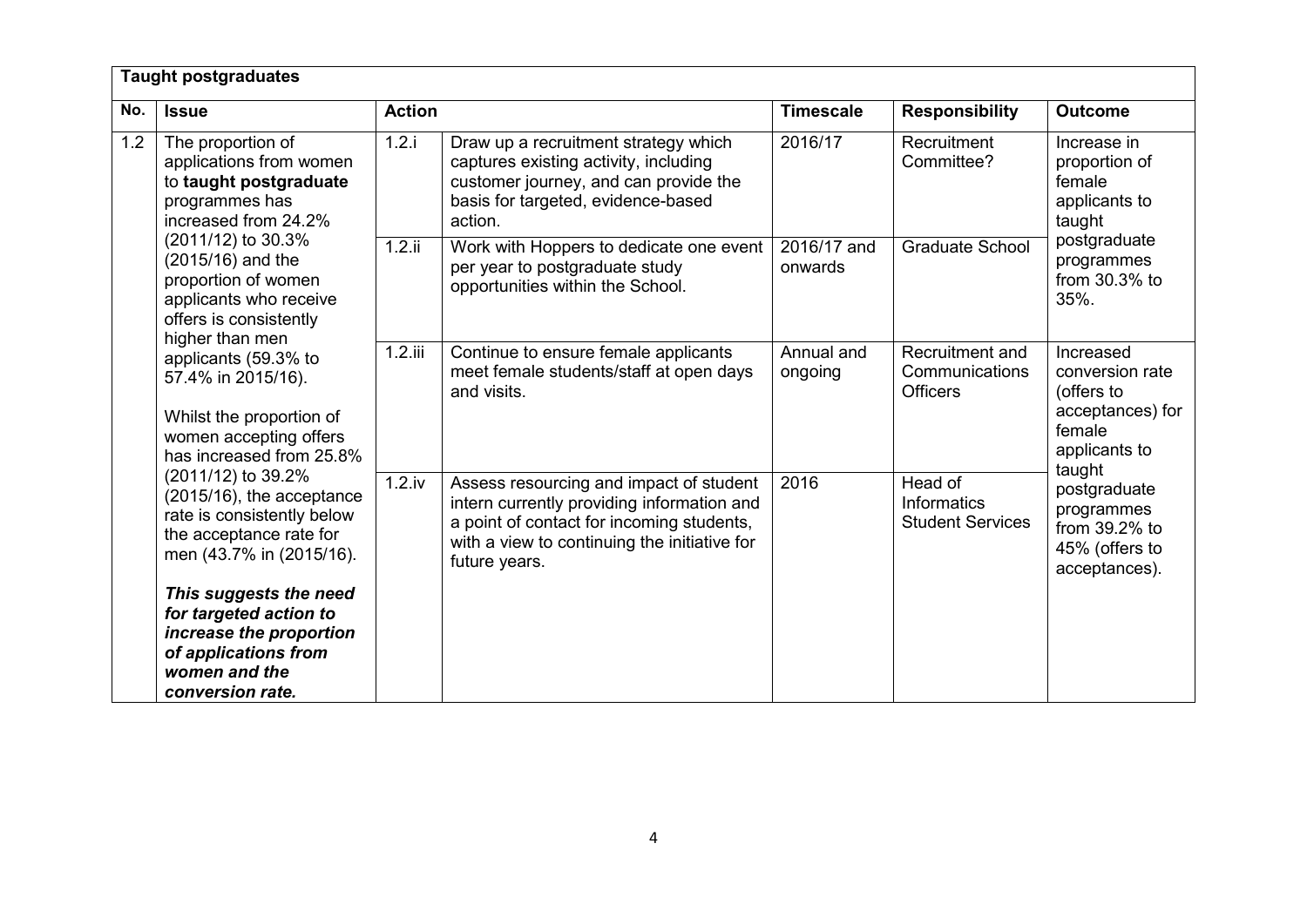|     | Postgraduate research                                                                                                                                                                                       |               |                                                                                                                                                                                          |                                                                |                                                                                     |                                                                                   |
|-----|-------------------------------------------------------------------------------------------------------------------------------------------------------------------------------------------------------------|---------------|------------------------------------------------------------------------------------------------------------------------------------------------------------------------------------------|----------------------------------------------------------------|-------------------------------------------------------------------------------------|-----------------------------------------------------------------------------------|
| No. | <b>Issue</b>                                                                                                                                                                                                | <b>Action</b> |                                                                                                                                                                                          | <b>Timescale</b>                                               | <b>Responsibility</b>                                                               | <b>Outcome</b>                                                                    |
| 1.3 | The proportion of<br>applications from women<br>for postgraduate<br>research degrees has<br>increased from 18.5%<br>(2011/12) to 20.2%<br>(2015/16).<br>The proportion of women<br>accepting offers is high | 1.3.i         | Ensure all prospective female students<br>who visit the Graduate School have the<br>chance to meet a current female student<br>and/or staff member. Action carried<br>forward from 2013. | 2015/16 and<br>onwards                                         | <b>Graduate School</b>                                                              | Increase in<br>proportion of<br>female<br>applicants to<br>taught<br>postgraduate |
|     |                                                                                                                                                                                                             | 1.3.ii        | Develop a strategic recruitment plan to<br>attract the brightest and best UK/EU<br>female PhD applicants, including targeted<br>marketing of feeder universities                         | Recruitment<br>plan for years<br>$1-3$ , $3-5$ and<br>$5 - 10$ | <b>Graduate School</b>                                                              | research<br>degrees from<br>20.2% to<br>25%.                                      |
|     | and has increased from<br>73.7% (2011/12) to 87.5%<br>(2015/16). In 2013/14,<br>2014/15 and 2015/16, the<br>proportion of offers to                                                                         | $1.3.$ iii    | Hold focus groups to review language and<br>focus used to describe PhD opportunities<br>in promotional material, to see if a focus<br>on outcomes would broaden appeal.                  | 2016/17                                                        | <b>Head of Informatics</b><br><b>Student Services,</b><br>Communications<br>Officer |                                                                                   |
|     | women applicants was<br>below that of offers to men<br>(most recently 19.5% to                                                                                                                              | 1.3.iv        | Work with Hoppers to dedicate one event<br>per year to postgraduate study<br>opportunities within the School.                                                                            | 2016/17<br>onwards                                             | <b>Graduate School</b>                                                              |                                                                                   |
|     | 23.9%).<br>Overall the proportion of<br>women in the postgrad-<br>uate research student<br>cohort has increased from<br>17.3% (2011/12) to 18.4%<br>(2015/16).                                              | 1.3.v         | Produce and promote a video featuring<br>female PhDs, postdocs and staff:<br>Informatics Women in Academia.                                                                              | 2018/19                                                        | E&D Coordinator,<br>Communications<br>Officer                                       |                                                                                   |
|     |                                                                                                                                                                                                             | $1.3.$ vi     | Continue to communicate funded PhD<br>opportunities to taught MSc students and<br>undergraduates.                                                                                        | Annual and<br>ongoing                                          | <b>Graduate School</b>                                                              |                                                                                   |
|     |                                                                                                                                                                                                             | $1.3.$ vii    | Continue to run annual Women in<br>Computing event                                                                                                                                       | Annual and<br>ongoing                                          | E&D Coordinator                                                                     |                                                                                   |
|     | <b>Further increasing the</b><br>proportion of women in<br>the PGR cohort requires                                                                                                                          | $1.3.$ viii   | Provide workshops on funding, finding the<br>right research project and finding the right<br>supervisor.                                                                                 | 2016/17 and<br>onwards                                         | <b>Graduate School</b>                                                              |                                                                                   |
|     | targeted action to<br>increase the proportion                                                                                                                                                               | 1.3.ix        | Work with Hoppers to dedicate one event<br>per year to postgraduate study and PhD<br>opportunities within the School.                                                                    | 2016/17 and<br>onwards                                         | <b>Graduate School</b>                                                              |                                                                                   |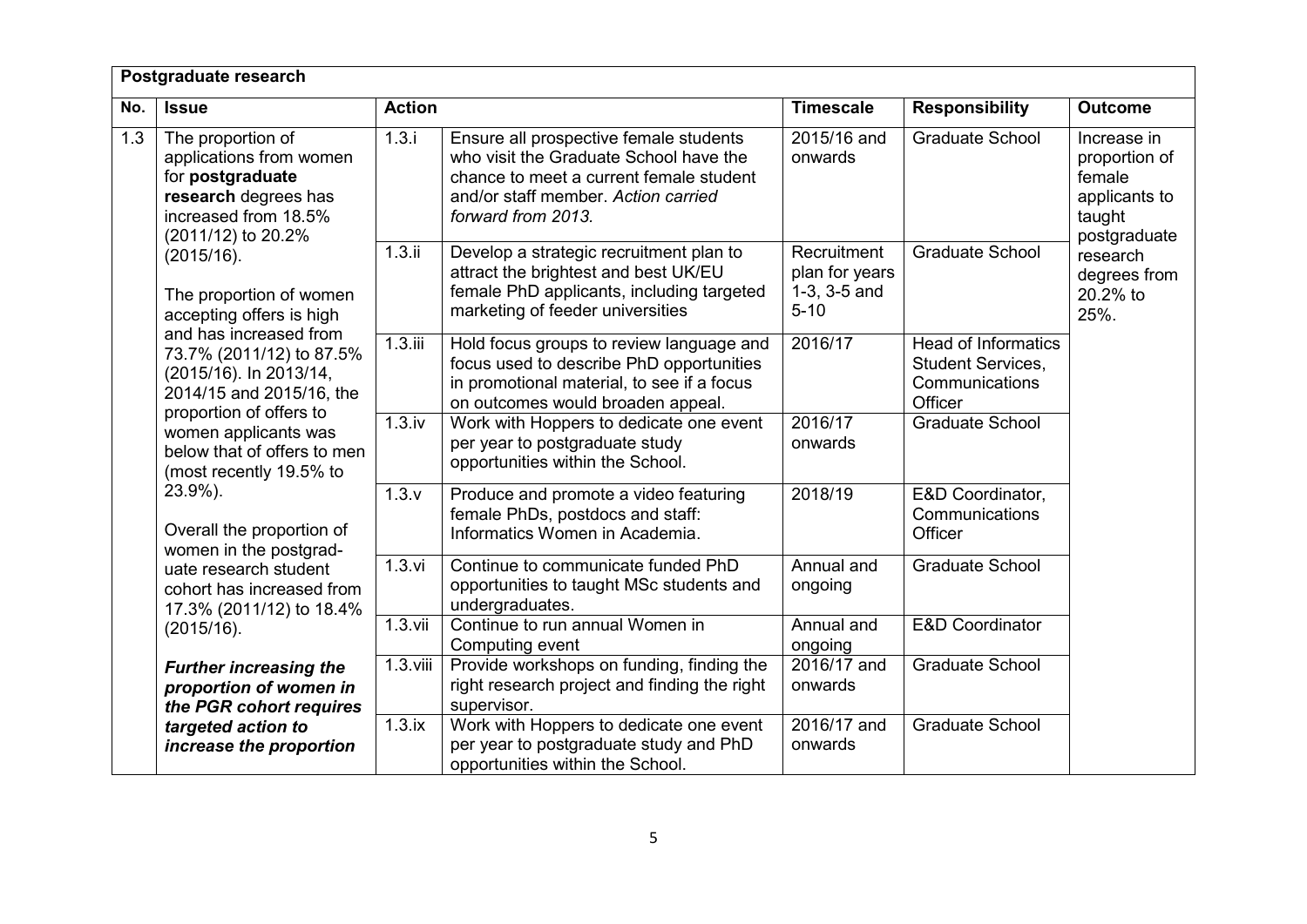| of applications from<br>women and to increase<br>the proportion of women                  | 1.3.x | All PGR selectors to have completed<br>unconscious bias training.                                                                                                     | 2016/17<br>onwards | <b>Graduate School</b> | Increase in<br>proportion of<br>offers to                                                                                                        |
|-------------------------------------------------------------------------------------------|-------|-----------------------------------------------------------------------------------------------------------------------------------------------------------------------|--------------------|------------------------|--------------------------------------------------------------------------------------------------------------------------------------------------|
| applicants who receive<br>offers to at least the<br>same proportion as men<br>applicants. | 1.3.x | Running tally of gender profile of offers to<br>be maintained by Institute/CDT, and<br>overall by School, and to be made<br>available at each PGR selectors' meeting. | 2016/17<br>onwards | <b>Graduate School</b> | applications<br>from female<br>applicants to<br>postgraduate<br>research<br>degrees from<br>19.5% to 24%<br>(same as for<br>male<br>applicants). |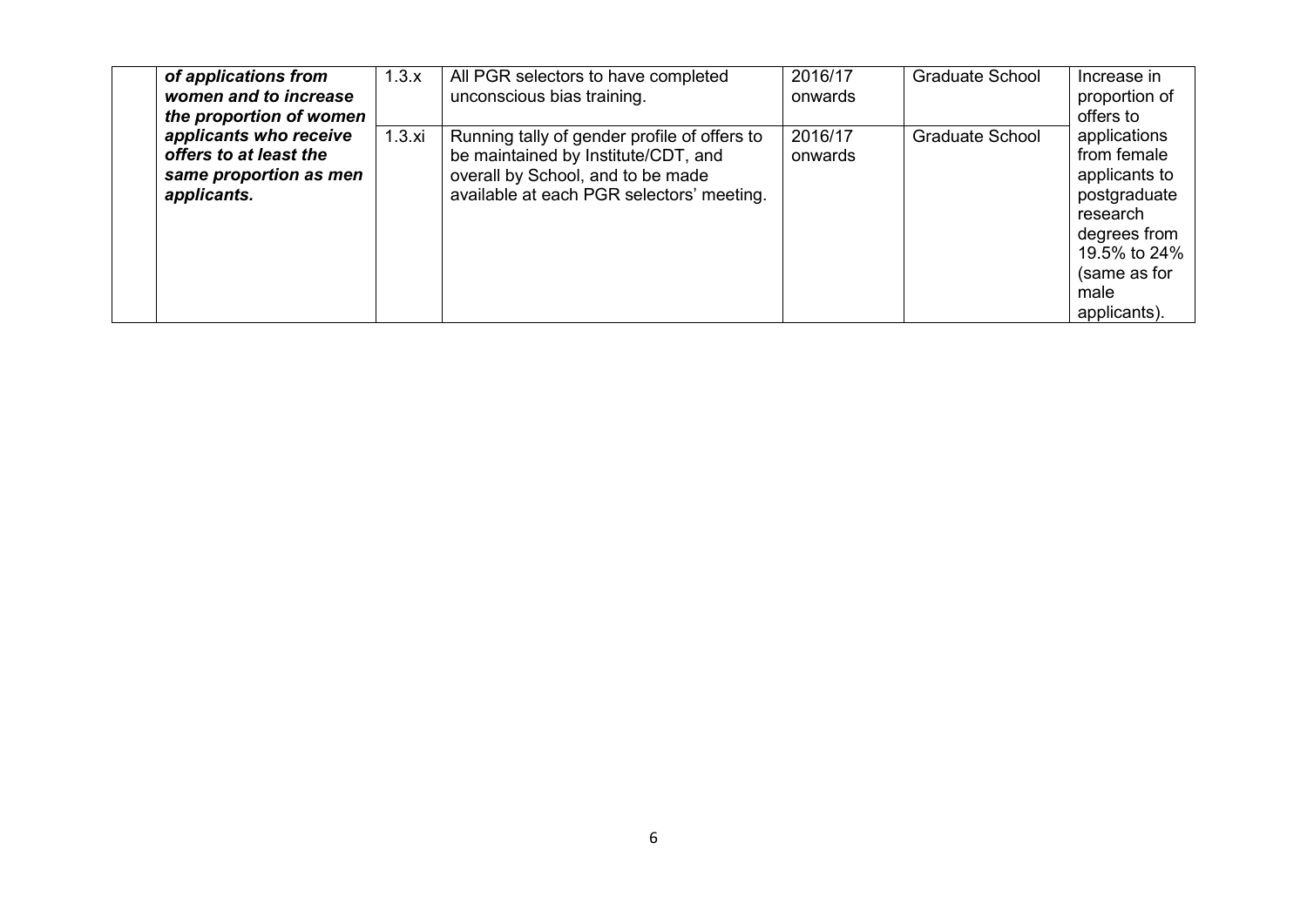# **2. Recruit a greater proportion of female research and academic staff.**

| No.                                                                | <b>Issue</b>                                                                                                                                                                                                                                                                                                                                                                                                                                                                                                                                  | <b>Action</b> |                                                                                                                                                                                             | <b>Timescale</b>       | <b>Responsibility</b>                           | <b>Outcome</b>                                                           |
|--------------------------------------------------------------------|-----------------------------------------------------------------------------------------------------------------------------------------------------------------------------------------------------------------------------------------------------------------------------------------------------------------------------------------------------------------------------------------------------------------------------------------------------------------------------------------------------------------------------------------------|---------------|---------------------------------------------------------------------------------------------------------------------------------------------------------------------------------------------|------------------------|-------------------------------------------------|--------------------------------------------------------------------------|
| $\overline{2}$                                                     | Overall, the proportion<br>of female research and<br>academic staff has<br>declined from 26.1% in<br>2012/13 to 19.4% in<br>2015/16.<br>Within this figure, there<br>has been a decline<br>from 31.3% (2012/13)<br>to 18.0% (2015/16) in<br>the proportion of staff<br>who are female and<br>who are on fixed term<br>contracts (mainly<br>research staff) and an<br>increase from 20.0%<br>(2012/13) to 21.1%<br>(2015/16) in the<br>proportion of staff who<br>are female and are on<br>open-ended contracts<br>(mainly academic<br>staff). | 2.i           | Advertise academic posts on the WISE<br>website.                                                                                                                                            | 2016/17 and<br>onwards | InfHR with<br>College HR                        | Increase in<br>proportion of                                             |
|                                                                    |                                                                                                                                                                                                                                                                                                                                                                                                                                                                                                                                               | 2.ii          | 95% of female staff who responded to our<br>2015 survey said Informatics was a great<br>place to work. Identify the benefits as they<br>see them and promote them on our<br>website.        | 2017/18                | Equality and<br><b>Diversity</b><br>Coordinator | applications<br>from women of<br>20% in all<br>grades and<br>increase in |
|                                                                    |                                                                                                                                                                                                                                                                                                                                                                                                                                                                                                                                               | 2.iii         | Organise an annual Graduate School<br>workshop, aimed primarily at first year<br>PhD students interested in making the<br>transition from PhD to researcher                                 | 2017/18                | Graduate<br>School                              | number of<br>women<br>appointments in<br>all grades                      |
|                                                                    |                                                                                                                                                                                                                                                                                                                                                                                                                                                                                                                                               | 2.iv          | Continue to develop visibility and content<br>of information 'Working with us' on School<br>website including promotion of family<br>friendly policies and practices.                       | 2016/17 and<br>onwards | InfHR with<br>Communications<br>Officer         | (small total<br>number of<br>appointments<br>makes specific              |
|                                                                    |                                                                                                                                                                                                                                                                                                                                                                                                                                                                                                                                               | 2.v           | Continue to include a clear statement as<br>to School commitment to gender equality<br>in all job advertisements.                                                                           | Ongoing                | <b>InfHR</b>                                    | percentage<br>target<br>inappropriate).                                  |
|                                                                    |                                                                                                                                                                                                                                                                                                                                                                                                                                                                                                                                               | 2. vi         | Feature case studies of successful women<br>staff on School 'Working with us' web<br>pages.                                                                                                 | 2016/17 and<br>onwards | InfHR with<br>Communications<br>Officer         |                                                                          |
|                                                                    |                                                                                                                                                                                                                                                                                                                                                                                                                                                                                                                                               | 2.vii         | Wherever possible, ensure that at least<br>one 'contact for further information'<br>identified in vacancy adverts is female.                                                                | 2016/17<br>onwards     | <b>InfHR</b>                                    |                                                                          |
|                                                                    | <b>Notwithstanding the</b><br>above variations by<br>category, the priority<br>is to increase<br>recruitment of female                                                                                                                                                                                                                                                                                                                                                                                                                        |               | Recruitment panel chair to remind panel<br>members that they must be aware of<br>unconscious bias and make appropriate<br>materials available to panel members (eg<br>Royal Society video). | 2015/16<br>onwards     | InfHR and<br>recruitment<br>panel chairs        |                                                                          |
| research and<br>academic staff to all<br>categories and<br>grades. |                                                                                                                                                                                                                                                                                                                                                                                                                                                                                                                                               | 2.ix          | All staff recruitment panel chairs to have<br>undertaken online 'Diversity in the<br>workplace' training (in addition to<br>'Recruitment, selection and the law' and<br>'Unconscious bias') | 2017/18 and<br>onwards | InfHR and<br>recruitment<br>panel chairs        |                                                                          |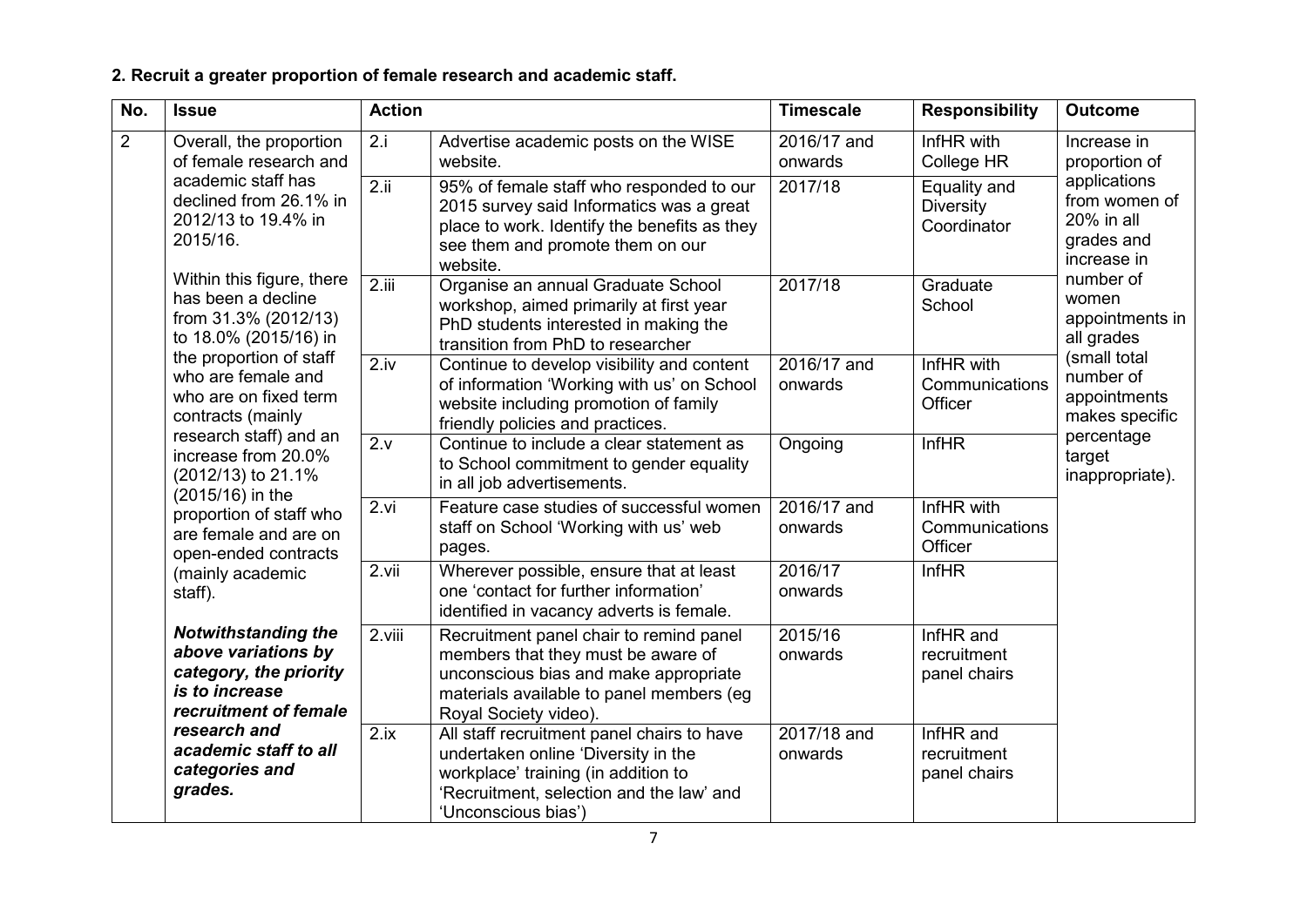## **3. Improve career progression for female staff.**

| No. | <b>Issue</b>                                                                                                                                                                                                                                                                                            | <b>Action</b>        |                                                                                                                                                                                                                                                                                                                                                                                                                                                                                                                                              | <b>Timescale</b>                             | <b>Responsibility</b>                                                                                                      | <b>Outcome</b>                                                                                                                                                                                    |
|-----|---------------------------------------------------------------------------------------------------------------------------------------------------------------------------------------------------------------------------------------------------------------------------------------------------------|----------------------|----------------------------------------------------------------------------------------------------------------------------------------------------------------------------------------------------------------------------------------------------------------------------------------------------------------------------------------------------------------------------------------------------------------------------------------------------------------------------------------------------------------------------------------------|----------------------------------------------|----------------------------------------------------------------------------------------------------------------------------|---------------------------------------------------------------------------------------------------------------------------------------------------------------------------------------------------|
| 3   | The overall proportion of<br>women staff in research<br>and academic roles is<br>19.4%, with particularly<br>low representation of                                                                                                                                                                      | 3.1.i                | Ensure that all research and academic<br>staff have access to a mentor with whom<br>to discuss career development including<br>by utilising the University's Mentoring<br>Connections programme (see 3.1.ix).                                                                                                                                                                                                                                                                                                                                | 2016/17 and<br>onwards                       | Directors of<br>Institute                                                                                                  | In the<br>immediate term<br>at least<br>maintaining the<br>number of                                                                                                                              |
|     | women in academic roles<br>at grades UE08 and<br>UE09 (13.5%) and a<br>higher proportion (19.0%)<br>in grade 10 academic<br>roles. These proportions<br>reflect recent success in<br>promoting women to<br>professorial posts.<br><b>Notwithstanding the</b><br>above variations in<br>percentages, the | 3.1.ii               | Build on current initiatives and events to<br>provide an annual cycle which provides<br>support and guidance to staff in making<br>key transitions, including opportunities for<br>more senior staff to share their own<br>experiences. Events/workshops to cover<br>the following transitions:<br>Postgraduate research student to<br>$\bullet$<br>postdoctoral researcher;<br>Postdoctoral researcher to grade<br>$\bullet$<br>UE08 academic member of staff;<br>Grade UE08 member of staff to grade<br>$\bullet$<br>UE09 member of staff. | 2016/17 and<br>onwards                       | InfHR working<br>with College HR                                                                                           | women staff<br>applying for<br>and achieving<br>promotion<br>whilst<br>increasing this<br>number in the<br>longer term<br>(small total<br>number of<br>promotions<br>makes specific<br>percentage |
|     | priority is to increase<br>career progression of<br>research and academic<br>staff to all categories<br>and grades.                                                                                                                                                                                     | $3.1.$ iii<br>3.1.iv | Introduce enhanced induction programme<br>with greater emphasis on supporting new<br>staff through transition to working within<br>the School and looking towards longer<br>term personal development.<br>Include a new 'Working with us' factsheet<br>in induction material, which reflects our<br>new web pages and includes reference to<br>family friendly policies, equality and                                                                                                                                                        | 2016/17<br>onwards<br>2016/17 and<br>onwards | Director of<br>Professional<br>Studies with<br><b>InfHR</b><br>Director of<br>Professional<br>Studies with<br><b>InfHR</b> | target<br>inappropriate).                                                                                                                                                                         |
|     |                                                                                                                                                                                                                                                                                                         | 3.1.x                | diversity and unconscious bias training,<br>career development training, mentoring<br>etc, with links to further information.<br>Improve recording of personal<br>development training undertaken by staff<br>(eg. management skills, recruitment,<br>unconscious bias) and include in PD&R                                                                                                                                                                                                                                                  | Implement for<br>2017/18 P&DR<br>cycle.      | <b>InfHR</b>                                                                                                               |                                                                                                                                                                                                   |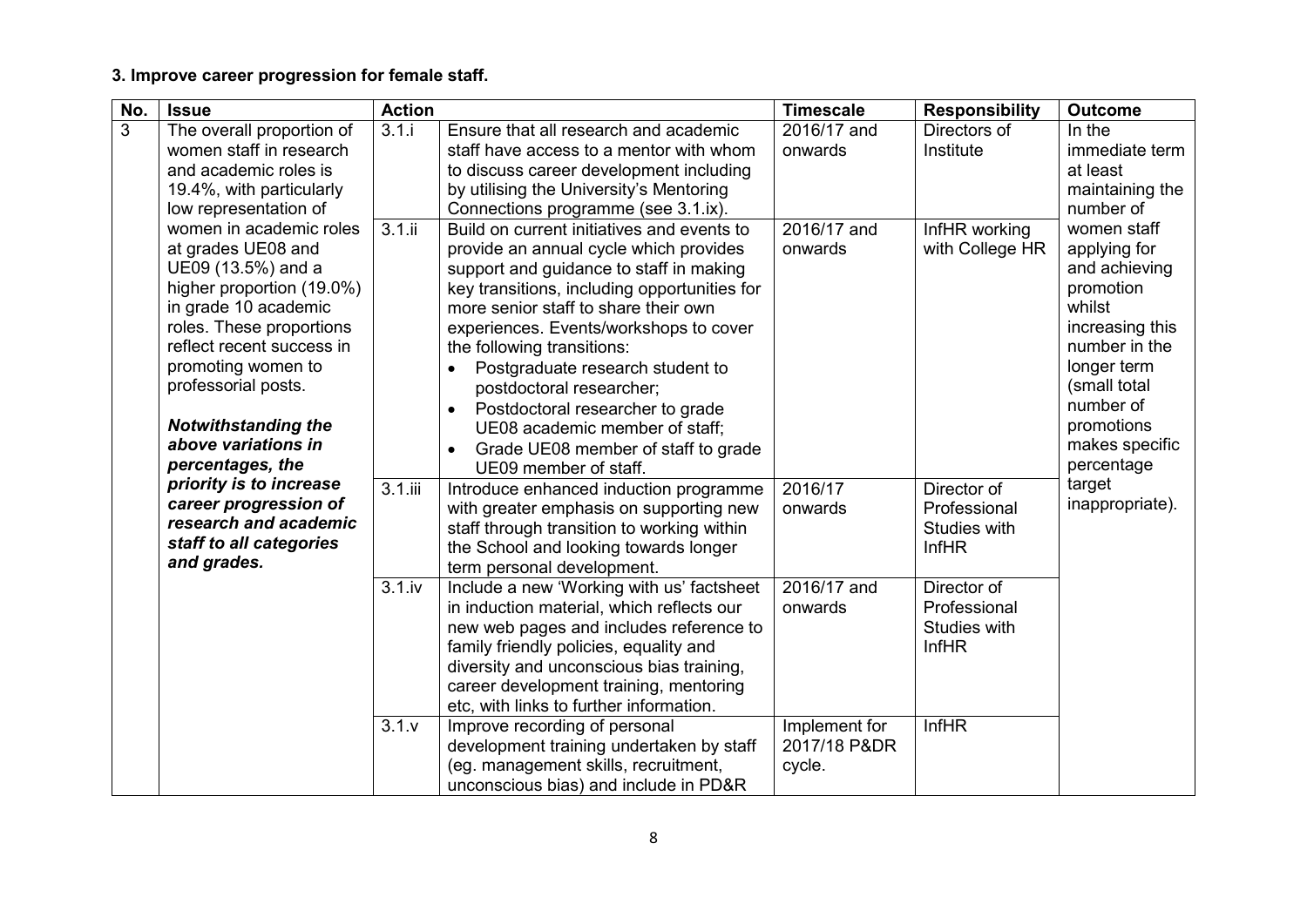|            | documentation to encourage discussion<br>with line manager of further opportunities.                                                                                                                                                                           |                          |                                                                      |
|------------|----------------------------------------------------------------------------------------------------------------------------------------------------------------------------------------------------------------------------------------------------------------|--------------------------|----------------------------------------------------------------------|
| $3.1.$ vi  | Continue to promote and support<br>participation in the Aurora leadership<br>development programme for women<br>(including making funding available for<br>places additional to those funded by<br>College - subject to availability of<br>additional places). | Ongoing                  | Equality and<br><b>Diversity</b><br>coordinator with<br><b>InfHR</b> |
| $3.1.$ vii | Continue to publicise and fund<br>participation in Equate Scotland's<br>Coaching for Success programme for<br>women.                                                                                                                                           | 2016/17 and<br>onwards   | Equality and<br><b>Diversity</b><br>coordinator with<br><b>InfHR</b> |
| 3.1.viii   | Encourage more staff to undertake the<br>University's four-day modular Leadership<br>Programme for senior staff.                                                                                                                                               | 2016/17 and<br>onwards   | Head of School                                                       |
| 3.1.ix     | Publicise the University's Mentoring<br>Connections programme among staff.                                                                                                                                                                                     | 2016/17 and<br>onwards   | Equality and<br>Diversity<br>coordinator with<br><b>InfHR</b>        |
| 3.1.x      | Continue to fund Informatics Research<br>Staff Society to facilitate networking and<br>career development events.                                                                                                                                              | Ongoing                  | Head of School                                                       |
| 3.1.x      | Provide greater clarity of the purpose and<br>use of the Staff Development Budget,<br>how it is accessed and promote<br>availability. Link support for staff<br>development funding to identification of<br>need through P&DR.                                 | 2016/17 and<br>onwards   | Director of<br>Professional<br><b>Services</b>                       |
| 3.1 xii    | Promote staff development opportunities<br>through targeted communications, School<br>newsletter and at School general<br>meetings. This to include School events<br>as well as relevant opportunities available<br>through 'MyEd' and external providers.     | $2016/17$ and<br>onwards | InfHR with<br>Communications<br>Officer                              |
| 3.1.xiii   | Provide dedicated coaching to staff<br>returning from maternity leave through<br>new University initiative.                                                                                                                                                    | 2016/17 and<br>onwards   | InfHR                                                                |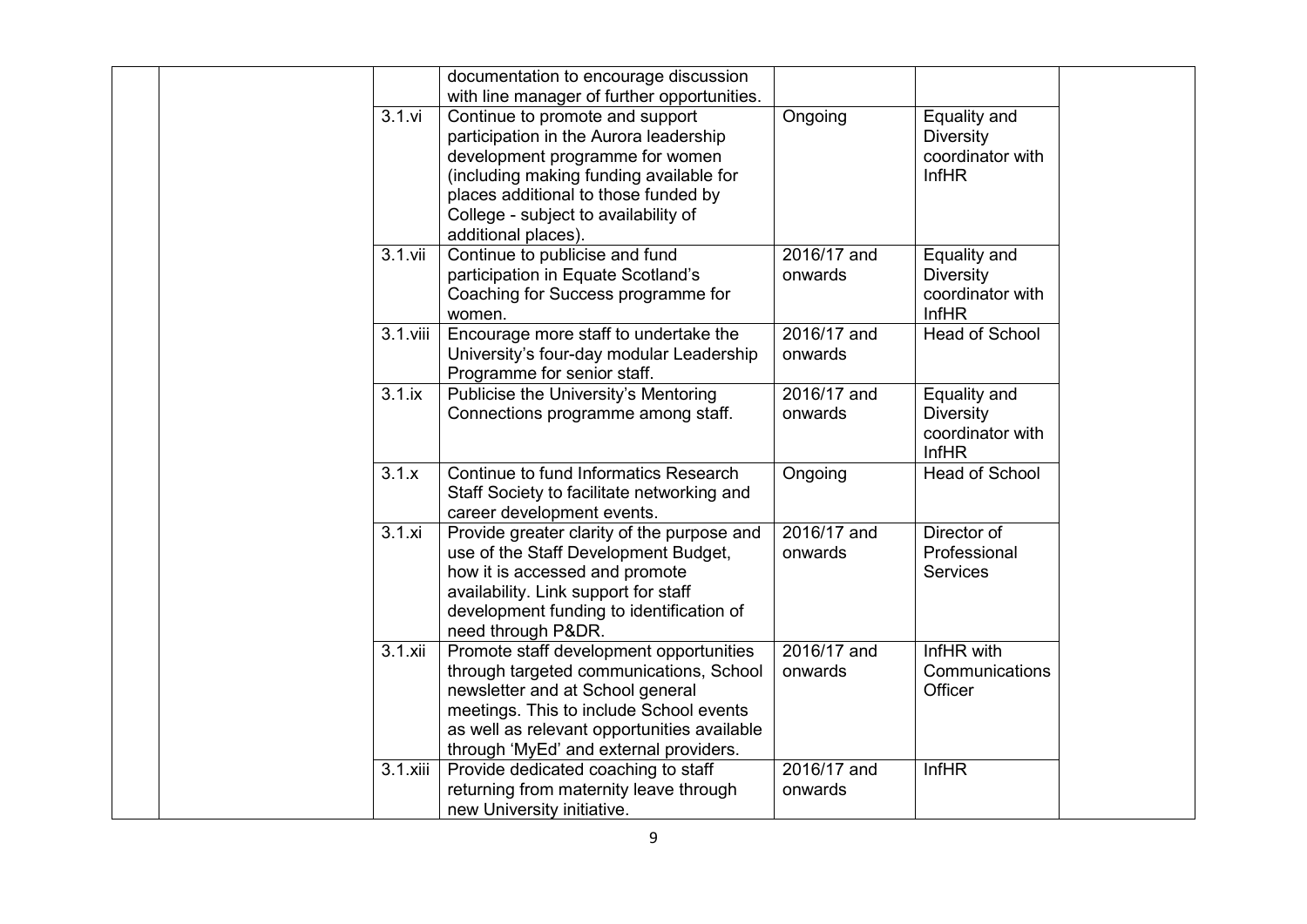|                              | 3.1 xiv | Make provision in new workload model for    | 2017/18 and      | Strategy       |                 |
|------------------------------|---------|---------------------------------------------|------------------|----------------|-----------------|
|                              |         | reduced load of teaching and admin          | onwards          | Committee      |                 |
|                              |         | duties for maternity returners.             |                  |                |                 |
| <b>Recent Postgraduate</b>   | 3.2     | Introduce and establish a new PhD family    | 2016/17 and      | Graduate       | Improvement in  |
| <b>Research Experience</b>   |         | peer support structure and monitor          | onwards          | School with    | average PhD     |
| Survey identified issues     |         | impact.                                     |                  | Directors of   | completion      |
| around support and           |         |                                             |                  | Institutes     | time.           |
| barriers to completion of    |         |                                             |                  |                |                 |
| PhDs.                        |         |                                             |                  |                |                 |
| Performance and              | 3.3     | Improve the information made available      | 2017/18 and      | InfHR with     | Staff report    |
| Development Review           |         | with P&DR documentation to include all      | onwards          | Communications | positive        |
| (P&DR) needs to be a         |         | aspects of a staff member's contribution    |                  | Officer        | experience of   |
| positive and valuable        |         | including, research, teaching, outreach,    |                  |                | P&DR, through   |
| experience for all staff     |         | etc in order to make review more holistic.  |                  |                | staff survey.   |
| There is a need to           | 3.4     | Identify and/or develop a suitable training | Develop          | Director of    | All supervisory |
| enhance the                  |         | programme for staff with management         | 2017/18          | Professional   | staff to have   |
| management and               |         | and supervisory responsibilities.           | Pilot in 2017/18 | Services with  | undertaken      |
| supervisory skills of those  |         |                                             | Run in 2018/19   | <b>InfHR</b>   | relevant        |
| with responsibility for line |         |                                             | Review in        |                | training by     |
| management of staff,         |         |                                             | 2019/20 with a   |                | 2018/19.        |
| including undertaking        |         |                                             | view to making   |                |                 |
| Performance and              |         |                                             | training         |                |                 |
| development Reviews.         |         |                                             | compulsory in    |                |                 |
|                              |         |                                             | 2020/22          |                |                 |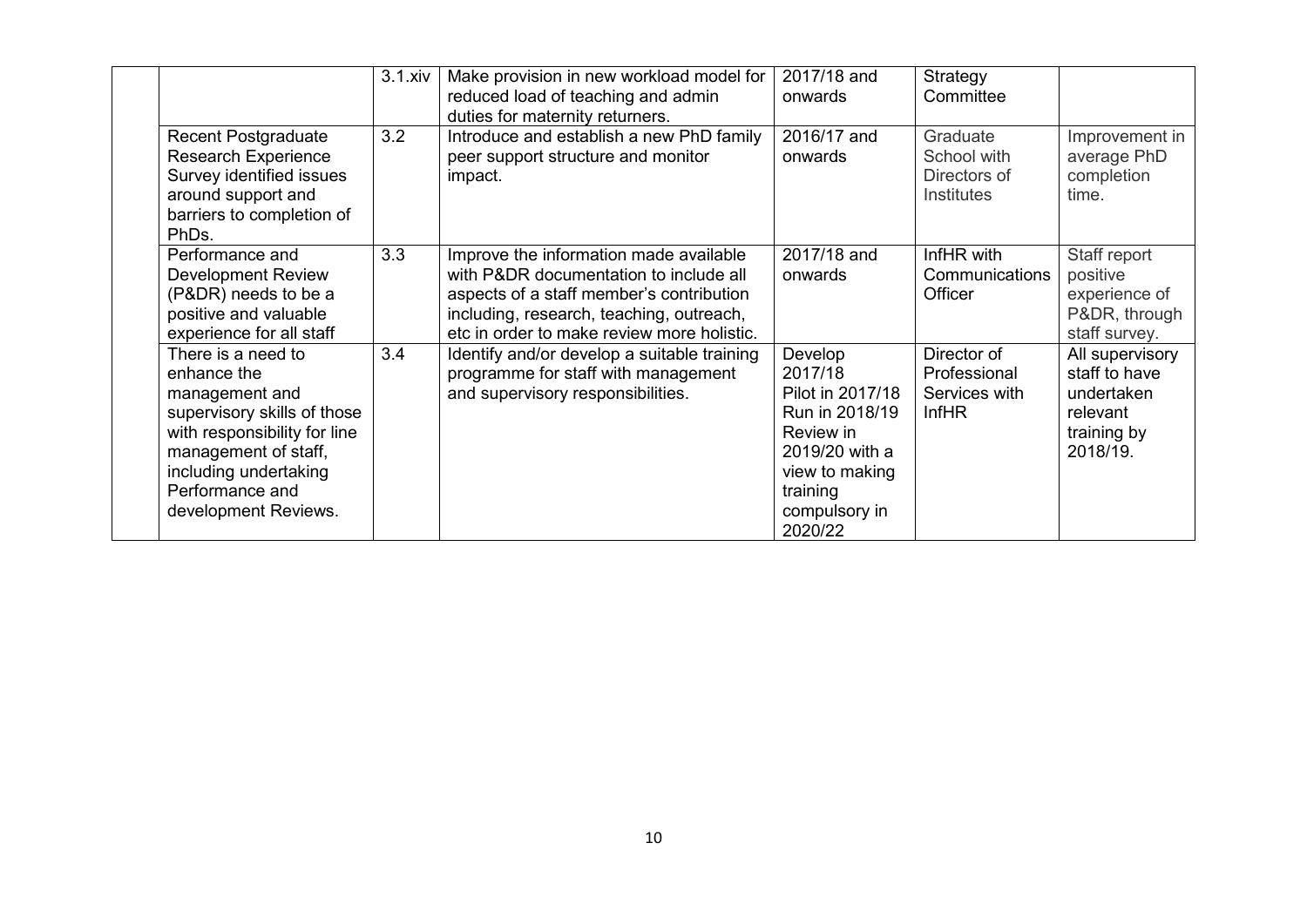### **4. Ensure an inclusive culture within the School.**

| No. | <b>Issue</b>                                                                                | <b>Action</b> |                                                                                                                                                                                                                                                                                                                 | <b>Timescale</b>                                                                                              | <b>Responsibility</b>                                       | <b>Outcome</b>                                                                    |
|-----|---------------------------------------------------------------------------------------------|---------------|-----------------------------------------------------------------------------------------------------------------------------------------------------------------------------------------------------------------------------------------------------------------------------------------------------------------|---------------------------------------------------------------------------------------------------------------|-------------------------------------------------------------|-----------------------------------------------------------------------------------|
| 4.  | Need to maintain and<br>build upon<br>achievements in<br>promoting an inclusive<br>culture. | 4.1.i         | Follow up the unconscious bias<br>workshops offered to all staff in 2015<br>with a tailored session for senior staff<br>in 2016/17, before rolling it out to all<br>colleagues in 2017/18 and annually for<br>new staff and refresher training,<br>thereafter.                                                  | Senior staff<br>workshop<br>2016/17<br>Roll out<br>2017/18<br>Annual<br>refresher<br>training,<br>thereafter. | E&D<br>Coordinator<br>with InfHR                            | All staff to have<br>undertaken<br>unconscious bias<br>training by 2018/19.       |
|     |                                                                                             | $4.1.$ ii     | Increase the profile and number of<br>women role models and champions by<br>establishing an informal Women in<br>Informatics group with annual an<br>annual event hosted by Head of<br>School to celebrate successes.                                                                                           | 2016/17 and<br>onwards.                                                                                       | E&D<br>Coordinator<br>with Head of<br>School                | Event held annually.                                                              |
|     |                                                                                             | $4.1.$ iii    | Review format of annual 'Jamboree'<br>and focus more clearly on equality and<br>diversity, including such things as staff<br>and student training workshops,<br>external speakers, staff development<br>information, posters around school<br>with key equality messages,<br>international pot luck lunch, etc. | 2016/17                                                                                                       | E&D<br>Coordinator<br>with support<br>from E&D<br>Committee | Event reviewed and<br>held annually.                                              |
|     |                                                                                             | $4.1$ . iv    | Continue School support for 'Hoppers'.                                                                                                                                                                                                                                                                          | Ongoing.                                                                                                      | Head of<br>School with<br>E&D Co-<br>ordinator              | Full programme of<br>Hoppers events and<br>activities on rolling<br>annual basis. |
|     | Address pockets of<br>'laddish' behaviour<br>(identified as issue in<br>student survey) to  | 4.2.i         | Continue to provide equality and<br>diversity training through the 3rd year<br>Professional Issues course.                                                                                                                                                                                                      | 2015/16 and<br>onwards                                                                                        | Director of<br>Teaching                                     | All undergraduate<br>students receive<br>equality and diversity<br>training.      |
|     | enhance student<br>experience for all<br>students.                                          | $4.2.$ ii     | Work with CompSoc, Hoppers and<br>other student reps to develop a<br>strategy and toolkit to address                                                                                                                                                                                                            | Develop toolkit<br>2017/18                                                                                    | E&D<br>Committee sub<br>group with                          | Tool kit developed and<br>implemented.                                            |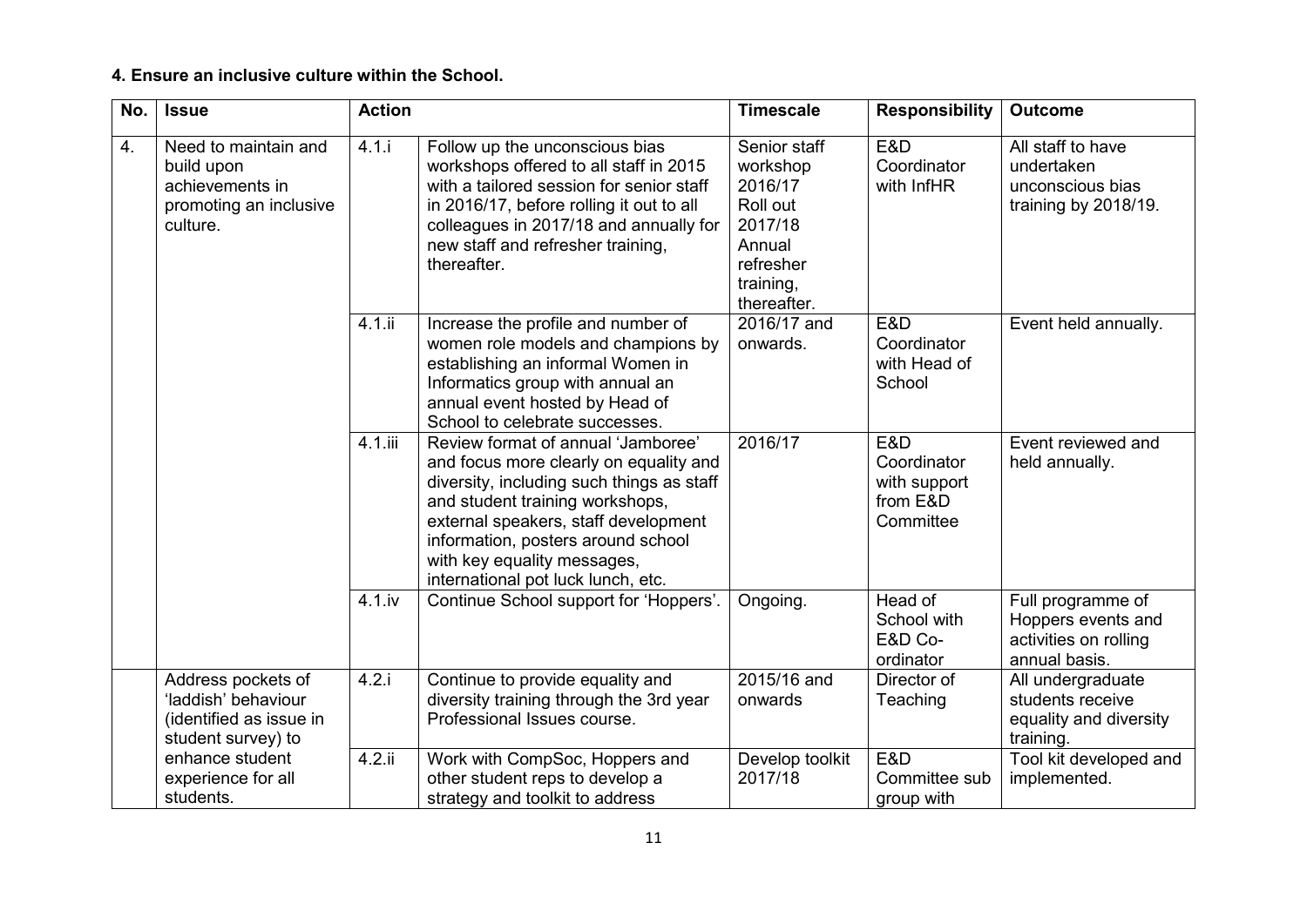|                                                          |            | 'laddish' and other non-inclusive<br>behaviours. Toolkit to include an<br>amended student induction to include<br>explicit explanation of expected<br>standards of behaviour and highlight<br>relevant policies and procedures. This<br>action is carried forward from our last<br>submission (Action 3.1.c) plus, eg. an<br>amusing video with roles reversed to<br>show women behaving inappropriately<br>towards men; posters promoting<br>positive behaviour messages. | Pilot at<br>induction<br>2018/19 and<br>review<br>Run annually<br>with reviews<br>every three<br>years | Head of<br><b>Student</b><br>Services and<br>student reps                                                  |                                                                                          |
|----------------------------------------------------------|------------|----------------------------------------------------------------------------------------------------------------------------------------------------------------------------------------------------------------------------------------------------------------------------------------------------------------------------------------------------------------------------------------------------------------------------------------------------------------------------|--------------------------------------------------------------------------------------------------------|------------------------------------------------------------------------------------------------------------|------------------------------------------------------------------------------------------|
|                                                          | 4.2.iii    | Promote a 'Respect Button' on the<br>School intranet to encourage students<br>and staff to report inappropriate<br>behaviour through a web form<br>(anonymously, if wished) so that<br>action may be taken to address issues<br>that arise.                                                                                                                                                                                                                                | 2017/18 and<br>onwards                                                                                 | Director of<br>Professional<br>Services (staff)<br>and Head of<br>Student<br><b>Services</b><br>(students) | Increased reporting of<br>inappropriate<br>behaviour and<br>appropriate action<br>taken. |
|                                                          | $4.2$ . iv | Encourage affiliations with more than<br>one institute to increase gender<br>diversity among institutes and to<br>engender more inclusive ethos.                                                                                                                                                                                                                                                                                                                           | 2016/17 and<br>onwards                                                                                 | Directors of<br>Institutes                                                                                 | All institutes include at<br>least 15% female staff<br>and student members.              |
| Some institutes have<br>small numbers of<br>female staff | 4.3        | Directors of Institutes to report<br>annually (as part of E&D reporting<br>cycle) on success in improving gender<br>balance within their institute.                                                                                                                                                                                                                                                                                                                        | 2017/18                                                                                                | Directors of<br><b>Institutes</b>                                                                          | All institutes include at<br>least 15% female staff<br>and student members.              |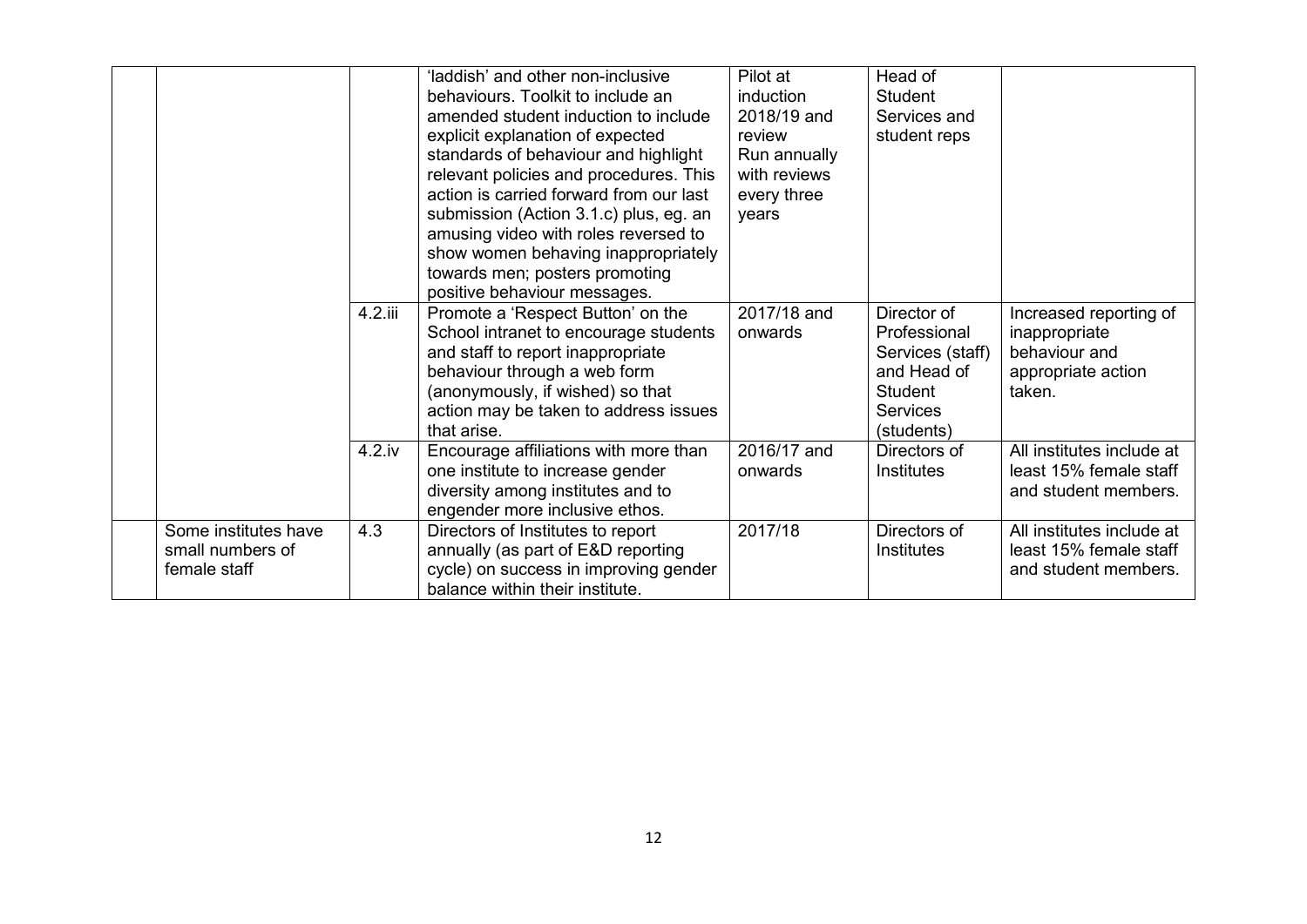**5. Ensure that equality and diversity is adequately and appropriately recognised within the governance and management of the School and that the structures, policies, processes and resources are in place to ensure an inclusive environment within the School, and to deliver the action plan.**

| No. | <b>Issue</b>                                                                                                                                                            | <b>Action</b>      |                                                                                                                                                                                                                                          | <b>Timescale</b>                                            | <b>Responsibility</b>                                  | <b>Outcome</b>                                                                                          |
|-----|-------------------------------------------------------------------------------------------------------------------------------------------------------------------------|--------------------|------------------------------------------------------------------------------------------------------------------------------------------------------------------------------------------------------------------------------------------|-------------------------------------------------------------|--------------------------------------------------------|---------------------------------------------------------------------------------------------------------|
| 5   | Need for consistent<br>and sustained follow<br>through on action plan.                                                                                                  | $\overline{5.1}$ . | Instigate Athena SWAN<br>Implementation group with<br>responsibility for taking forward<br>actions in this plan, chaired by the<br>Head of School and including key<br>senior academic and functional<br>managers.                       | First meeting<br>June 2016,<br>then five times<br>per year. | <b>Head of School</b>                                  | Actions consistently<br>followed through and<br>monitored (as<br>measured through<br>annual reporting). |
|     |                                                                                                                                                                         | $5.1$ .ii          | Monitor and evaluate all activities<br>and update this action plan<br>accordingly.                                                                                                                                                       | 2016/17 and<br>annually                                     | Equality and<br><b>Diversity</b><br>Committee          | Outputs of monitoring<br>and evaluation and<br>consequent actions<br>included in annual<br>reporting.   |
|     |                                                                                                                                                                         | $5.1.$ iii         | Report annually on progress<br>towards achievement of targets in<br>this action plan and update plan, as<br>necessary.                                                                                                                   | 2016/17 and<br>annually                                     | Equality and<br><b>Diversity</b><br>Committee          | Report submitted<br>annually to School<br><b>Strategy Committee</b><br>(senior School<br>committee).    |
|     | Equality and diversity<br>impact of potential<br>policies, policy<br>changes and<br>committee decisions<br>needs to be explicitly<br>addressed at point of<br>decision. | 5.2.               | Ensure that all proposals put to<br><b>School Committees explicitly</b><br>address any equality and diversity<br>issues through standard committee<br>paper template and develop online<br>guidance for paper authors and<br>committees. | 2017/18 and<br>onwards                                      | Director of<br>Professional<br><b>Services</b>         | Standard committee<br>paper template and<br>online resources<br>available for academic<br>year 2017/18. |
|     | There is a need for<br>greater awareness and<br>accessibility of policies<br>and processes relevant<br>to those with caring<br>responsibilities.                        | 5.3                | Develop and implement a<br>communications plan to include<br>web, School newsletter, events and<br>other activities.                                                                                                                     | 2017/18                                                     | E&D Co-<br>ordinator with<br>Communications<br>Officer | Communications plan<br>developed and<br>implemented.                                                    |